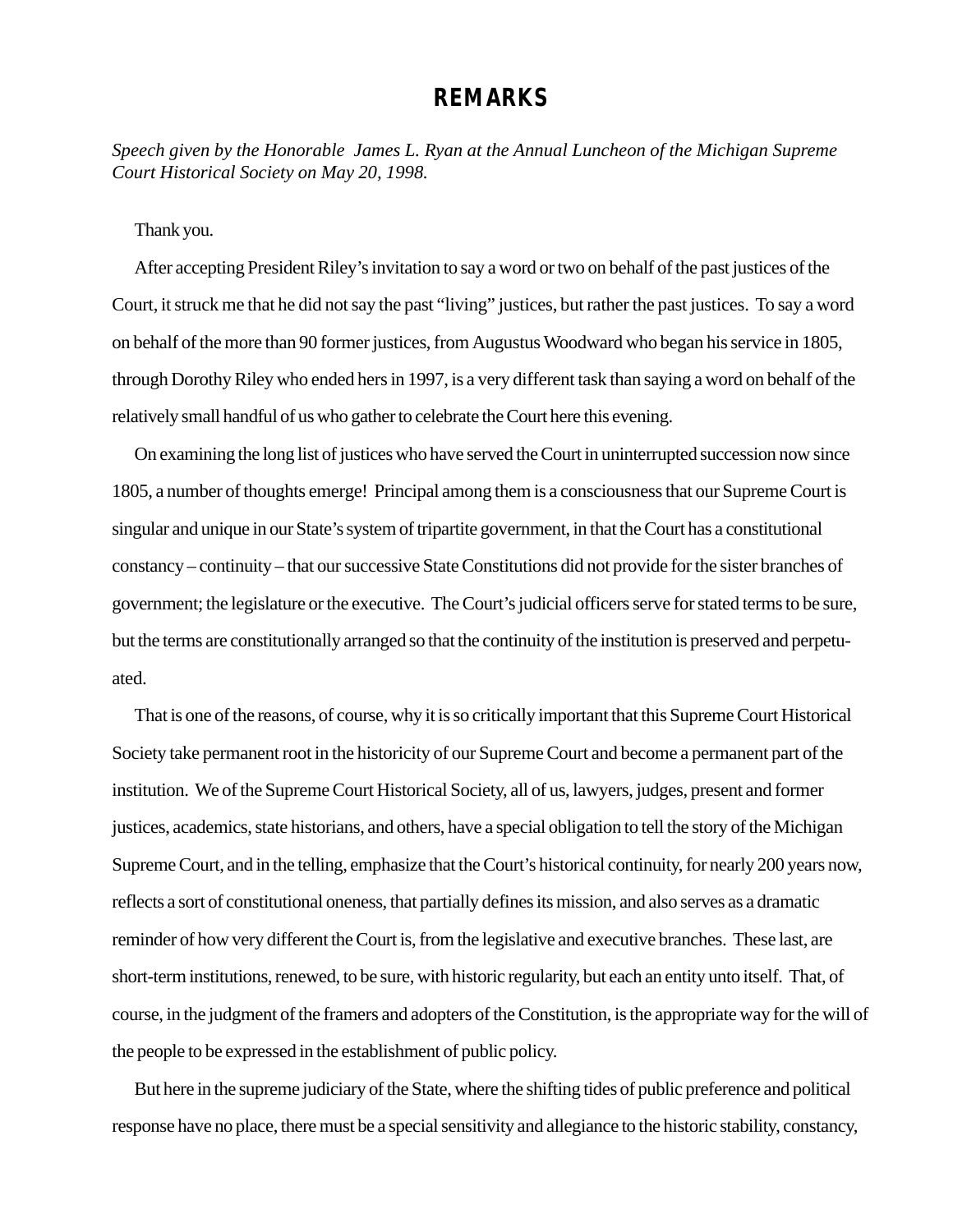and steadiness of the Court as an expositor of the public policy that is debated and adopted elsewhere.

The Court's oneness can serve as a valuable reminder to sitting justices of every era, that this institution still, after nearly two centuries, continues to respect and adhere to the Madisonian aspiration of judicial selfrestraint – that the justices respect the difference between judicial power and judicial authority.

Just as there has been an unbroken succession of serving justices, there is likewise a continuing body of living former-justices whose service to the Court need not end with their individual incumbencies.

It seems to me that recently serving former justices can provide a singular and valuable service to the Court in a number of ways. I hope you will permit me to offer the personal view that surviving former justices of the Court are ideally, indeed uniquely, well-positioned to assess with greater objectivity, perhaps, than sitting justices, the success and, indeed, the level of excellence with which a sitting court is carrying out its solemn, constitutional responsibilities. To be sure, incumbent justices generally do very well at that, despite the burdens of addressing the judicial business of the Court, the administrative and budgetary demands upon it because of its superintendence of the Bench and Bar, and, of course, the regrettable but constant necessity that each justice pay heed to the political reality of judicial service in an elected body.

But former justices, ordinarily unburdened by those considerations, and suffused, I would hope, with a deep and genuine love of the Court have much to offer it. But they must first be invited to offer it. Former justices might well be called upon to offer, for example, suggestions concerning the attitudes, perspectives, and methodologies by which the scholarship, the efficiency, and the judicial excellence of the Court's performance can be enhanced and, perhaps of equal importance to those considerations, how public confidence in the Court can be built and preserved.

I will very soon request the Board of Directors of the Michigan Supreme Court Historical Society permission to prepare and, in due course, to submit to the Supreme Court, a set of proposals by which the Court, whomever its sitting justices may be, may call upon former justices for significant and valuable service to the Court.

I know I speak for each of the former justices in this room and those two others who cannot be with us tonight in telling you that each of us cherishes fondly the privilege of having served in the Court and the memories of those wonderful days in our professional lives. We love the Court and we like to think of ourselves as having a continuing association with it, even if in an attenuated way. We look forward, indi